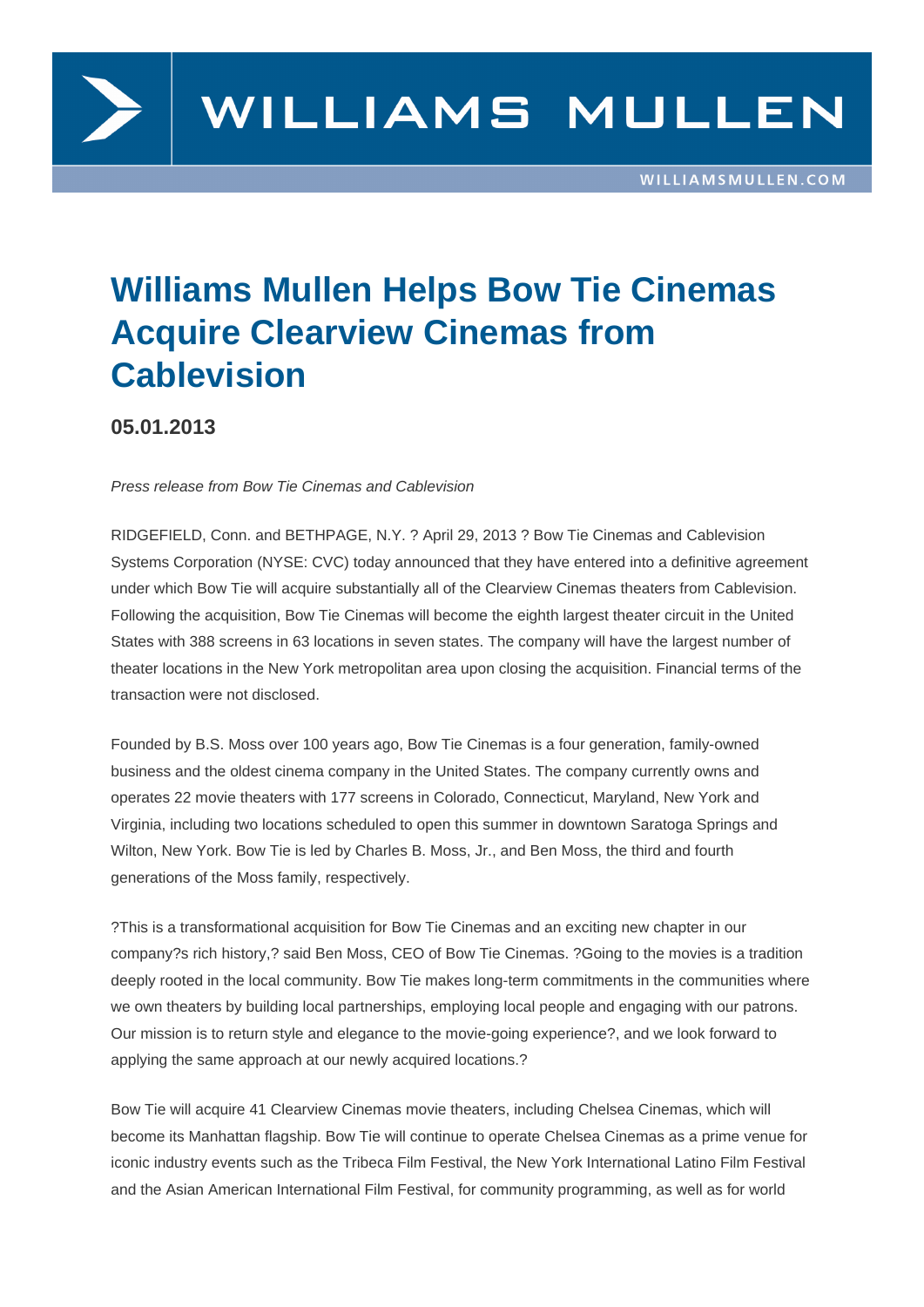premiere screenings. Bow Tie also intends to further develop the relationships between Chelsea Cinemas and the local community. The Ziegfeld Theatre in New York City will not be acquired by Bow Tie but the company will manage the Theatre on Cablevision?s behalf.

Following the close of the transaction, Bow Tie intends to make a substantial investment in the newly acquired Clearview theaters, including Chelsea Cinemas, to fund key upgrades that are designed to enhance the movie-going experience for customers, including: digital projection and 3D installations, concession stand upgrades, decorative improvements, and point of sale technology that will allow Bow Tie to enhance its customer loyalty programs.

The transaction is subject to customary closing conditions and is expected to close in the coming months.

Williams Mullen acted as legal advisor to Bow Tie Cinemas and Anchin, Block & Anchin acted as financial advisor.

Citi acted as financial advisor to Cablevision and Hughes Hubbard & Reed LLP acted as legal advisor.

#### **About Bow Tie Cinemas**

Bow Tie Cinemas is a four generation family-owned entertainment business founded over a century ago by motion picture industry pioneer B.S. Moss. The company?s mission is to return style and elegance to the movie-going experience?. Bow Tie?s storied history has spanned the eras of the Nickelodeon, Vaudeville and the birth of the motion picture theater. Today Bow Tie is the oldest cinema company in the United States and currently owns and operates 22 movie theaters with 177 screens in five states. The company provides long-term investments to the communities it serves and is dedicated to offering the best possible presentation and service to its patrons. For more information, visit www.bowtiecinemas.com.

#### **About Cablevision Systems Corporation**

Cablevision Systems Corporation is one of the nation's leading media and telecommunications companies. In addition to delivering its Optimum-branded cable, Internet, and voice offerings throughout the New York area, the company owns and operates cable systems serving homes in four Western states. Cablevision?s local media properties include News 12 Networks, MSG Varsity and Newsday Media Group. Cablevision also owns and operates Clearview Cinemas. Additional information about Cablevision is available on the Web at www.cablevision.com.

### **Related People**

A. Brooks Hock ? 804.420.6429 ? bhock@williamsmullen.com